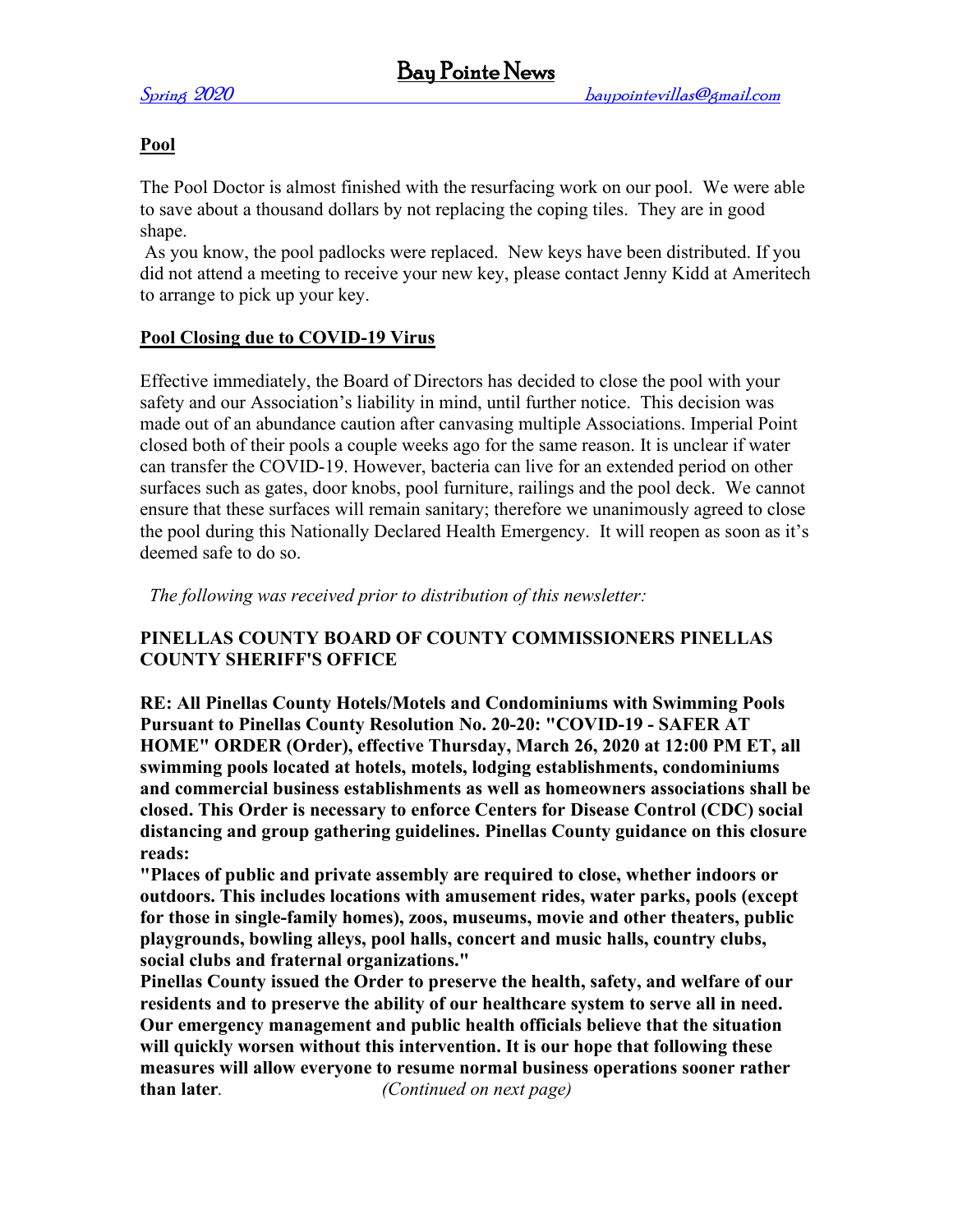**The requirements of this Order have the force of law and may be enforced by any available legal process up to and including being punishable as a crime by incarceration and/or a fine. To report a violation or ask questions about these requirements, please call 727-582-TIPS (84 77).**

# **Minimum Rentals**

The Bay Pointe Villas Condominium Association members have approved the proposal to amend our unit rental requirements filed with the state of Florida, to a minimum of 12 months. New owners will be restricted from leasing their property for 12 months from the purchase date of their property.

# **Community Code Reminders( From The Bay Pointe Villas Community Code)**

2. Each resident shall maintain their condominium in a clean and sanitary manner. Balconies, porches, railings and terraces shall be used for their intended purposes only. Residents shall not allow anything to be placed in a way so it may fall from windows, doors and balconies of a condominium.

5. Residents are reminded that alterations and repairs of the condominium exterior and common areas are the responsibility of the Association. Exterior painting or additions such as light fixtures or affixing of other items or alterations may not be made outside of any Association exterior barrier wall, without first obtaining written approval from the Association.

*If you have any questions, please refer to your copy of The Community Code or contact our property management company***. If you do not have a current copy of The Community Code, please reply to this email and a digital copy will be provided.**

# **Parking Reminder**

*All residents utilizing on street parking, are asked to be considerate of other residents and only park on the street consistent with your mailing address. We want all residents to be able to find parking as close to their unit as possible.*

Remember to advise any vendor you hire that they are only permitted to park in the common areas during the servicing of your unit if absolutely necessary to perform their tasks. Vendors are never permitted to block access to the parking areas, garages, or sidewalks. This includes contractors and Realtors. Realtors must advise all potential buyers to park off property during showings and inspections.

#### **Parking is only permitted on paved surfaces and never on the lawn**.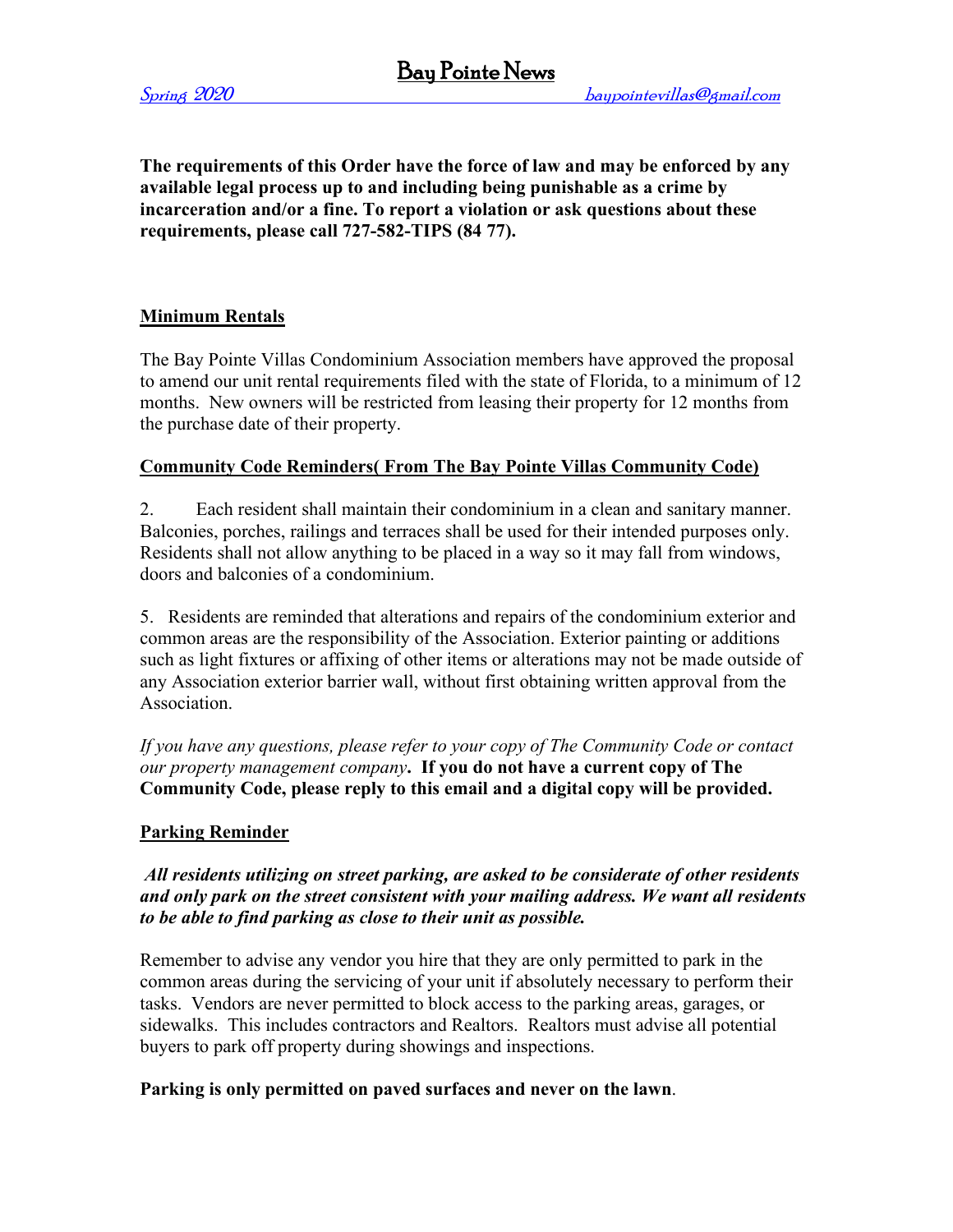### **Domestic Animal Amendment**

Unit owners are now permitted a maximum of two pets, domestic (indoor cats) or dogs. The maximum allowable combined weight may not exceed 50lbs.

All other Community Code pet rules remain in effect.

### **Website Reminder**

You may access our community website at [www.baypointevillas.com](http://www.baypointevillas.com/)

There you will have access to Board meeting minutes, financials, newsletters, The Community Code, Articles of Incorporation, etc. Many of your questions can be answered as you navigate through this great tool for Bay Pointe. There are three levels of access, public, owners and Board member/Community Management.

If you have forgotten the password, please reply to this email.

#### **Stairway Painting Project**

Additional repairs to some of the stairs are necessary in order to ensure that they are sound and safe. We have selected a painting contractor, however painting will commence once the additional repairs have been completed. The stairs are between 20 and 22 years old and are reaching the end of their serviceable life. They will need to be replaced within a few years; therefore the Board will establish a new Stair Reserve Fund beginning with the 2021 budget, in order to offset the costs of maintaining and replacing the stairs.